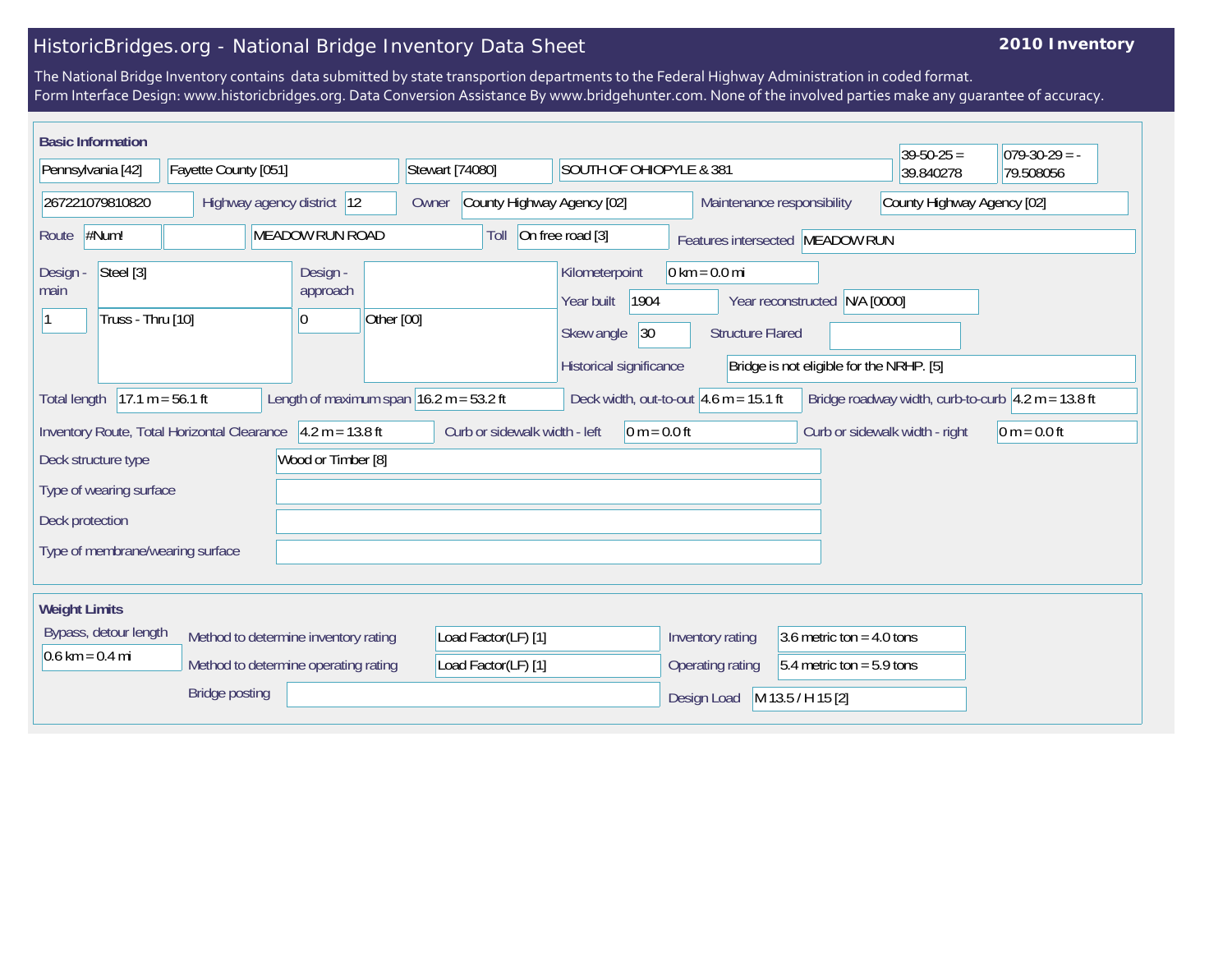| <b>Functional Details</b>                                                                        |                                                                                         |                                                              |                                                       |                      |  |  |  |
|--------------------------------------------------------------------------------------------------|-----------------------------------------------------------------------------------------|--------------------------------------------------------------|-------------------------------------------------------|----------------------|--|--|--|
| Average daily truck traffi 5<br>55<br>Average Daily Traffic                                      | Year 2006<br>%                                                                          | 140<br>Future average daily traffic                          | 2012<br>Year                                          |                      |  |  |  |
| Road classification<br>Local (Urban) [19]                                                        | Lanes on structure 1                                                                    |                                                              | Approach roadway width                                | $3 m = 9.8 ft$       |  |  |  |
| Type of service on bridge Highway [1]                                                            |                                                                                         | Direction of traffic One lane bridge for 2 - way traffic [3] | Bridge median                                         |                      |  |  |  |
| No parallel structure exists. [N]<br>Parallel structure designation                              |                                                                                         |                                                              |                                                       |                      |  |  |  |
| Type of service under bridge<br>Waterway [5]                                                     | Navigation control<br>Lanes under structure<br>$ 0\rangle$                              |                                                              |                                                       |                      |  |  |  |
| Navigation horizontal clearance $ 0 = N/A$<br>$0 = N/A$<br>Navigation vertical clearanc          |                                                                                         |                                                              |                                                       |                      |  |  |  |
| Minimum navigation vertical clearance, vertical lift bridge                                      |                                                                                         | Minimum vertical clearance over bridge roadway               |                                                       | 99.99 m = $328.1$ ft |  |  |  |
| Minimum lateral underclearance reference feature Feature not a highway or railroad [N]           |                                                                                         |                                                              |                                                       |                      |  |  |  |
| Minimum lateral underclearance on right $0 = N/A$                                                | Minimum lateral underclearance on left $0 = N/A$                                        |                                                              |                                                       |                      |  |  |  |
| Minimum Vertical Underclearance $ 0 = N/A$                                                       | Minimum vertical underclearance reference feature Feature not a highway or railroad [N] |                                                              |                                                       |                      |  |  |  |
| Appraisal ratings - underclearances N/A [N]                                                      |                                                                                         |                                                              |                                                       |                      |  |  |  |
|                                                                                                  |                                                                                         |                                                              |                                                       |                      |  |  |  |
| <b>Repair and Replacement Plans</b>                                                              |                                                                                         |                                                              |                                                       |                      |  |  |  |
| Type of work to be performed                                                                     | Work to be done by owner's forces [2]<br>Work done by                                   |                                                              |                                                       |                      |  |  |  |
| Bridge rehabilitation because of general structure<br>deterioration or inadequate strength. [35] | $\overline{0}$<br>Bridge improvement cost<br>Roadway improvement cost                   |                                                              | $ 0\rangle$                                           |                      |  |  |  |
|                                                                                                  | Length of structure improvement                                                         | $23.8 m = 78.1 ft$                                           | Total project cost<br>$ 0\rangle$                     |                      |  |  |  |
|                                                                                                  | Year of improvement cost estimate                                                       |                                                              |                                                       |                      |  |  |  |
|                                                                                                  | Border bridge - state                                                                   |                                                              | Border bridge - percent responsibility of other state |                      |  |  |  |
|                                                                                                  | Border bridge - structure number                                                        |                                                              |                                                       |                      |  |  |  |